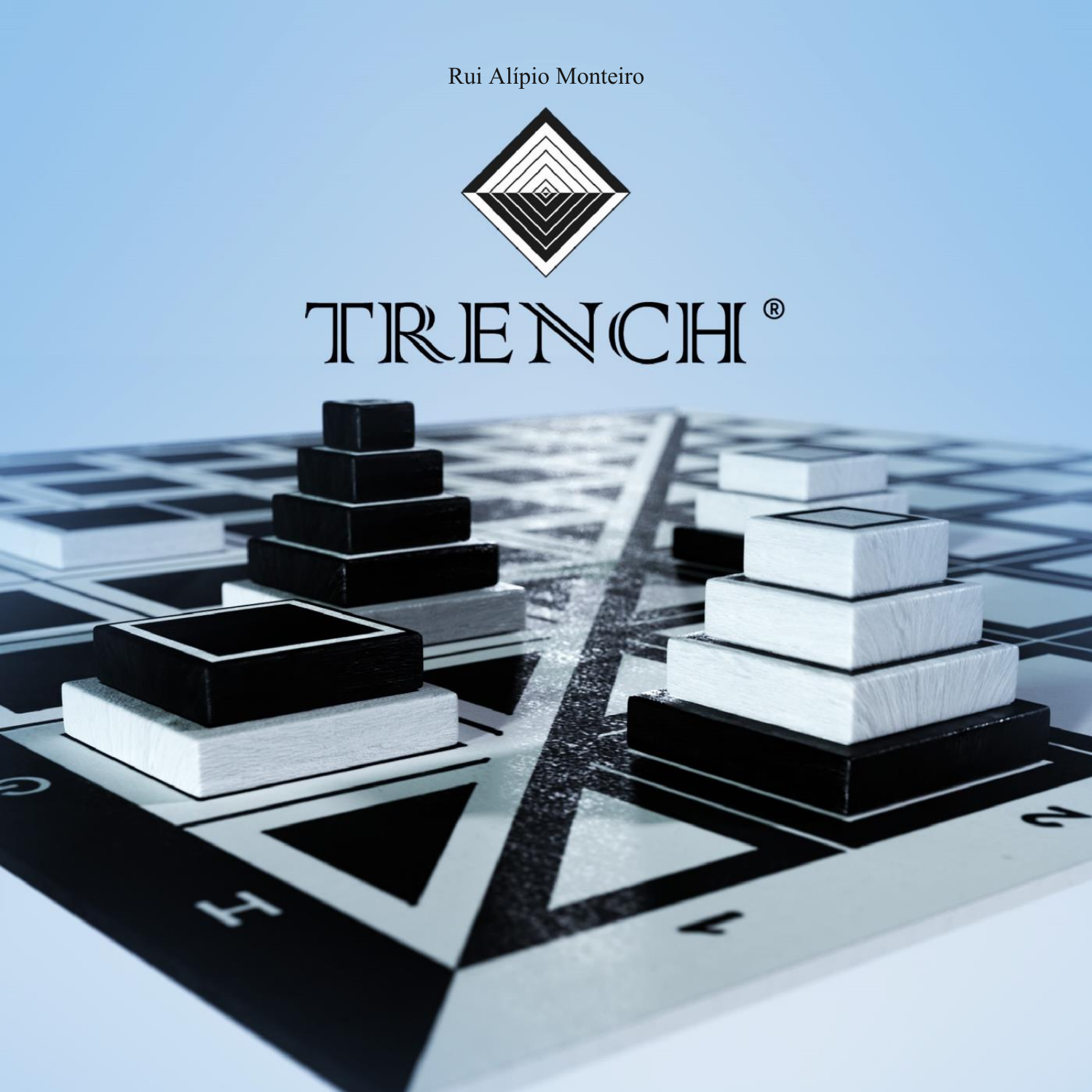## TRENCH<sup>®</sup>

### **RULES**

TRENCH is a two-player abstract board game inspired by trench warfare during World War I (notably on the Western Front).

The player's objective is to capture the opponent's pieces by strategically moving his/her own pieces and occupy the positions of the opposing pieces in order to eliminate them.



The board is in the form of a lozenge (diamond-shaped) and consists of 64 squares (8x8), that mimic the layout of a battlefield composed of two opposing territories, separated by a diagonal line (the "trenches").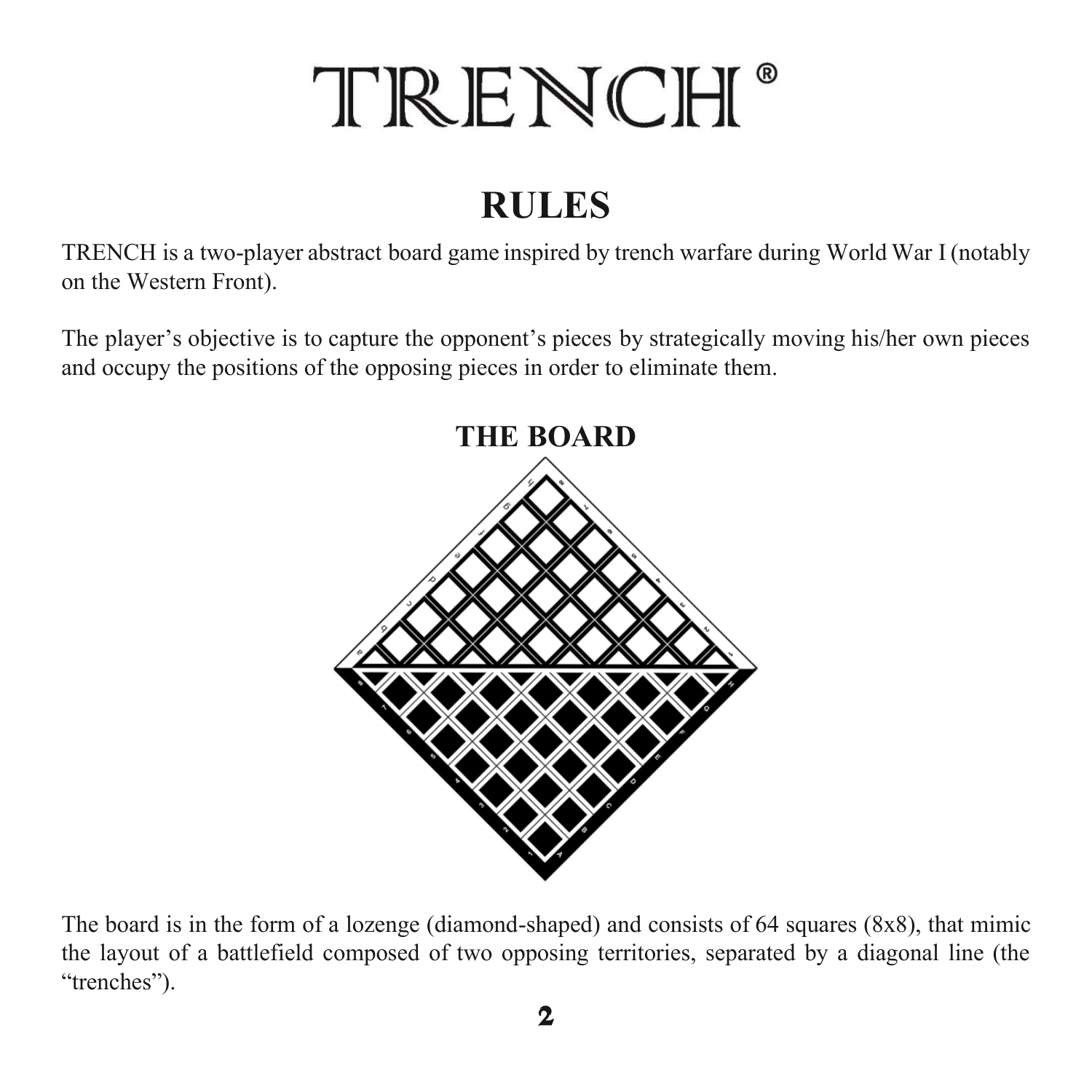#### **THE GAME PIECES**

The pieces, when placed on the board, provide a purposeful camouflage effect in "friendly" territory and an intentional optical illusion effect in "enemy" territory.

Each player initially has 16 pieces: 1 General, 2 Colonels, 3 Captains, 4 Sergeants and 6 Soldiers:

| Grade    | <b>Black</b> |  | White |  | No. of Pieces |
|----------|--------------|--|-------|--|---------------|
| General  |              |  |       |  | x I           |
| Colonel  |              |  |       |  | x2            |
| Captain  |              |  |       |  | $x\,3$        |
| Sergeant |              |  |       |  | $x \, 4$      |
| Soldier  |              |  |       |  | $x \theta$    |

Pieces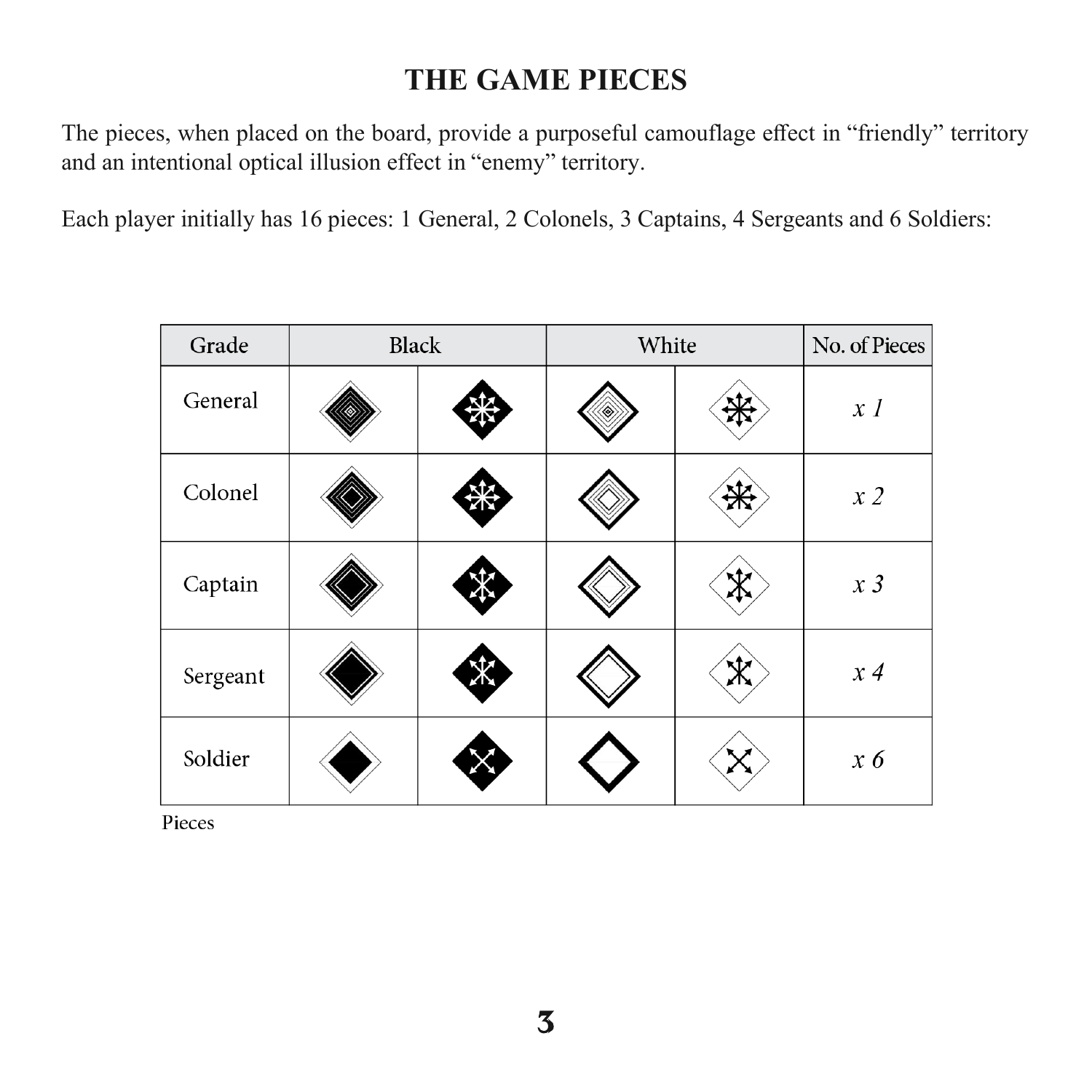#### **SETUP**



The placing of the pieces obeys the natural combat formation of an infantry in the field, inspired by the alignment of a diamond-shaped Roman formation.

Black plays first.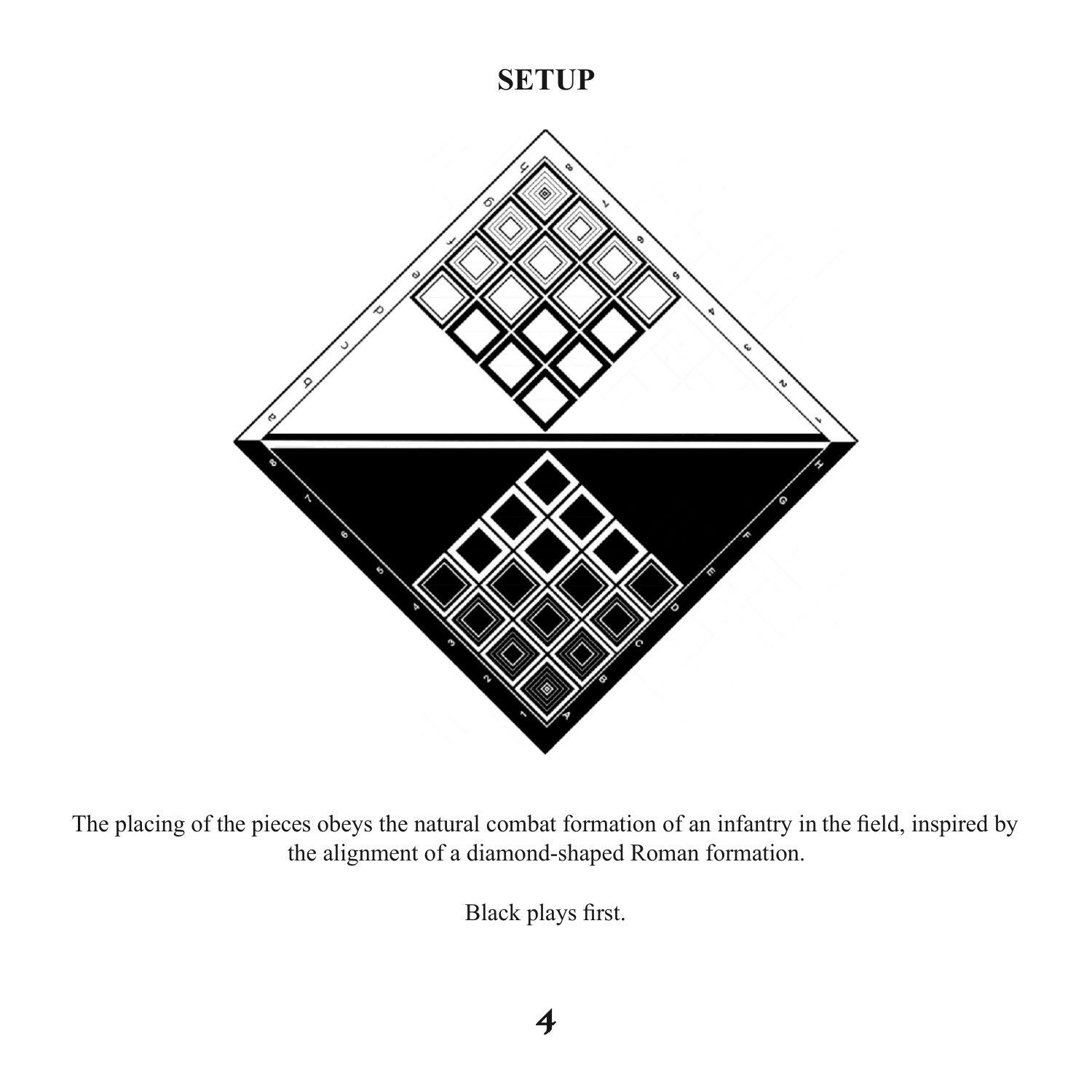#### **THE MOVES**

Each player, in alternating turns, must choose a piece and move it in a valid direction, without changing the trajectory of the movement or jumping over other pieces. Players may not pass.

As soon as a player touches a piece, she/he is obligated to continue playing with that piece during their turn. It is not allowed in the same move to play with another piece (desertion). Each piece has restrictions on its movements, and depending on the rank each piece represents, it may move from one to five squares:

| Soldier  | 1 star / one square - orthogonal                                                        |
|----------|-----------------------------------------------------------------------------------------|
| Sergeant | 2 stars / two squares - orthogonal;<br>forwards vertical diagonal                       |
| Captain  | 3 stars / three squares - orthogonal;<br>vertical diagonal                              |
| Colonel  | 4 stars / four squares - orthogonal; forwards<br>vertical diagonal; horizontal diagonal |
| General  | 5 stars / five squares - orthogonal;<br>diagonal (octagonal movement)                   |

Moves

The pieces are not obliged to move the maximum number of squares allowed. For example, the General can move anywhere from one to five squares; it does not have to move all five. This rule applies to all pieces except the Soldier, which can only move one square at a time.

The player ends the turn after moving a piece up to the maximum number of squares allowed for that piece in one direction, or, when that piece captures an opposing piece, placing the piece in the square the enemy occupied previously.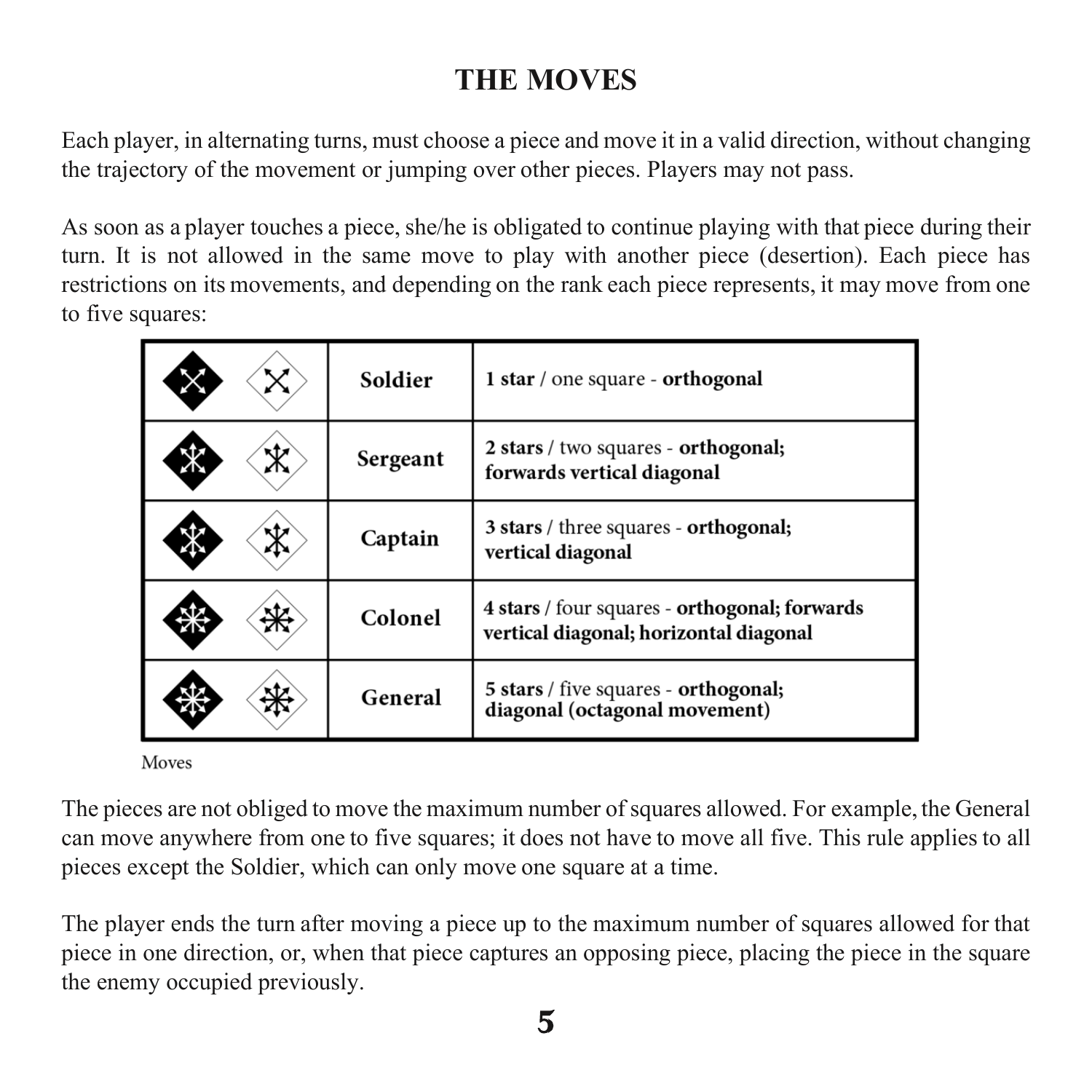#### **THE TRENCH**



**The** *trench* **presents the following additional rules:**

No piece in the *trench* can capture another piece already in the *trench*.

A piece beginning its turn in the *trench* does not have to stop its movement upon capturing a piece in enemy territory. It can attack more than one piece as it advances from the *trench* into enemy territory, or it can continue the move even after it captures a piece. It can move the maximum number of squares the piece is allowed to move in one direction; as it does so, it can capture any pieces along its route.

A piece that is already in the *trench* cannot be attacked by an opponent's piece that is in enemy territory (e.g., a black piece that is in the black territory cannot attack a white piece in the *trench*);

A piece that is already in the *trench* cannot attack an opponent's piece that is in friendly territory (e.g., a white piece in the *trench* cannot attack a black piece that is in the white territory);

An adversary's piece in friendly territory can attack a piece in the *trench* (e.g., a white piece in the *trench* can be attacked by a black piece that is in the white territory);

The Colonel and the General – the two highest-ranking pieces - can move along the *trench* up to the maximum number of squares allowed for the moves for that piece in one direction, provided they do not jump over other pieces.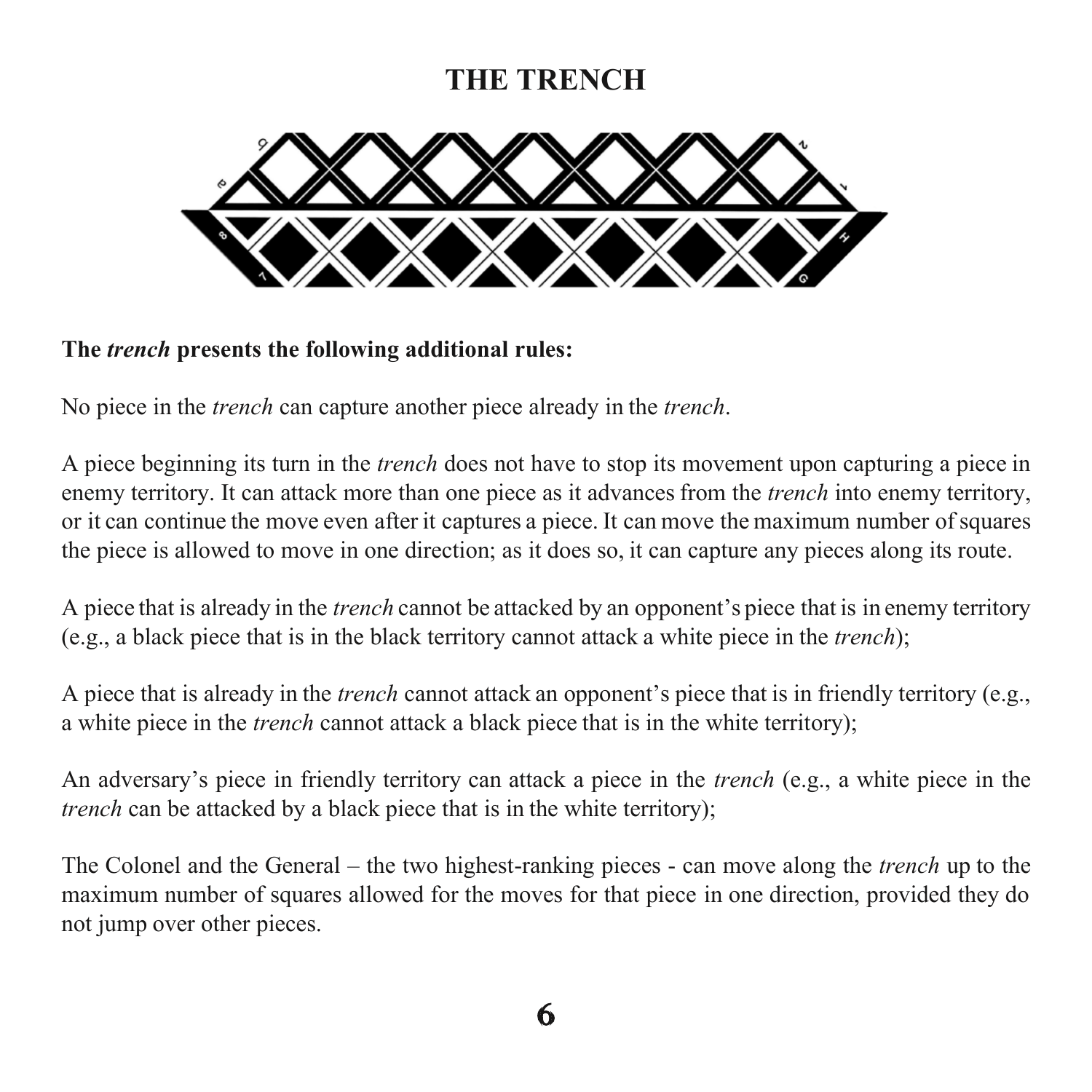#### **ENDING THE GAME**

#### **There are two possible ways to end the game:**

- **1)** The game ends after all of one player's pieces have been taken or, when it is not possible to make more captures, the match is finally settled by "gentleman´s agreement" (armistice) and the points are counted immediately.
- **2)** The first player to capture an opponent´s pieces worth 25 points wins.

The point value is equivalent to the stars of its rank:



Score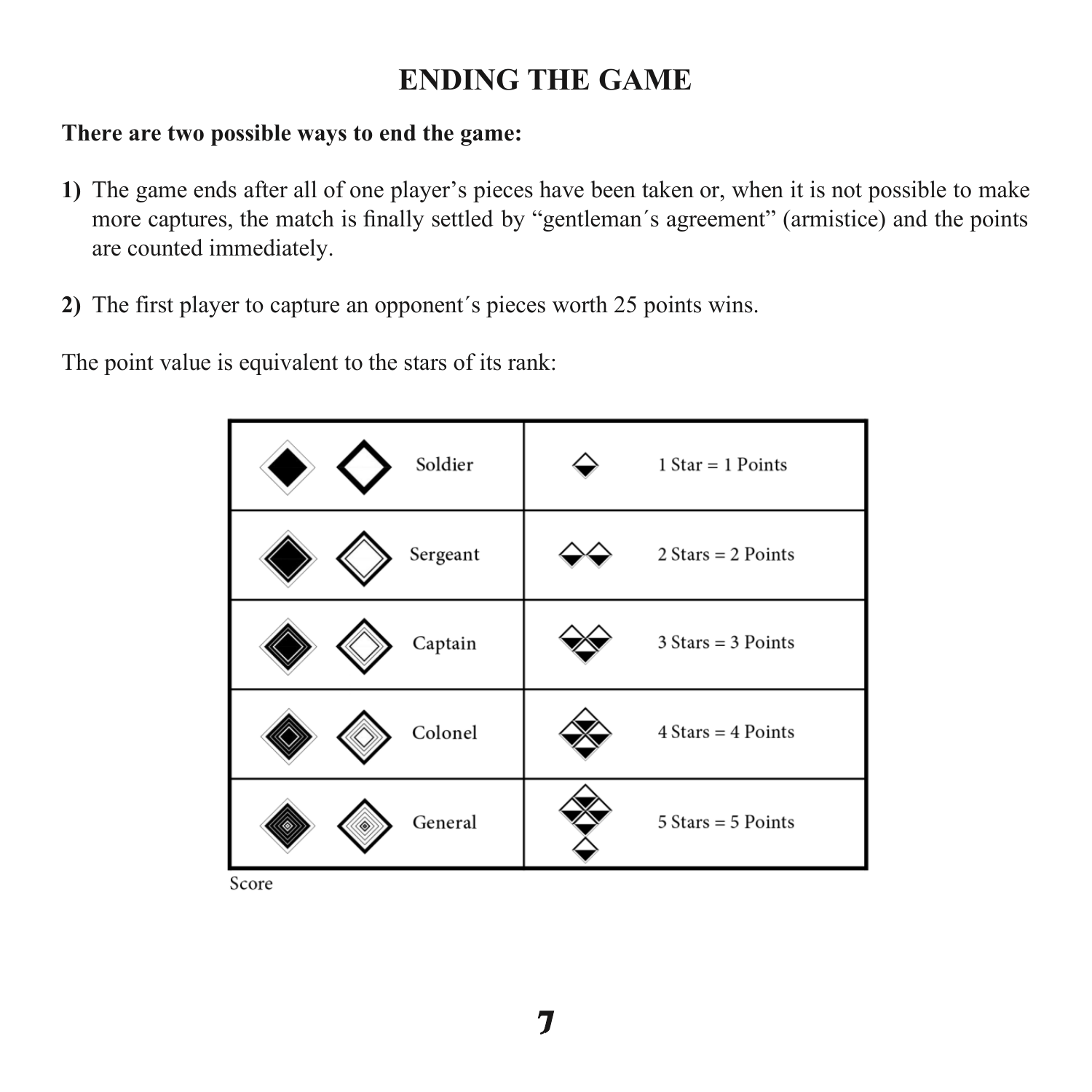Represents Black Pieces





Represents White Pieces



8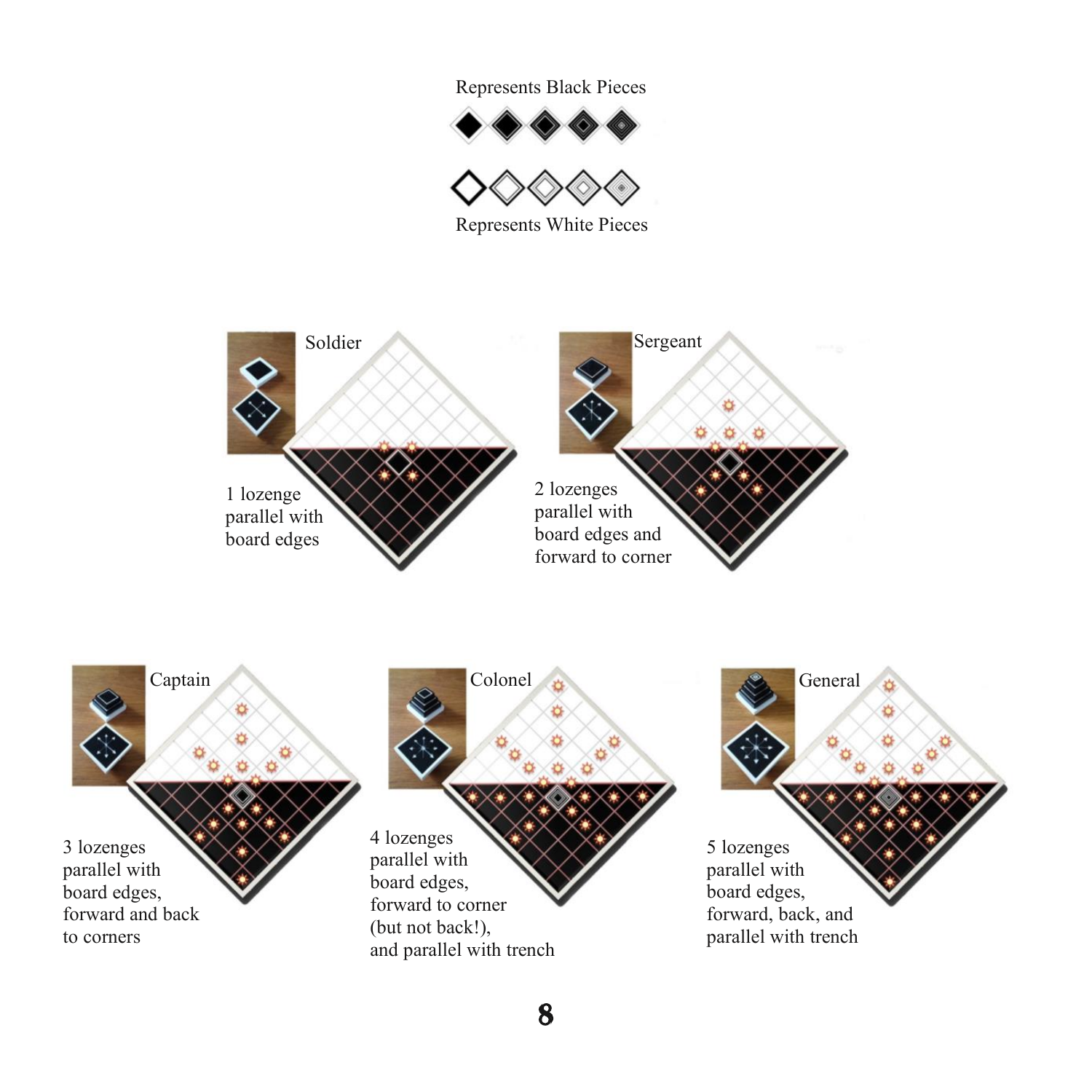

9